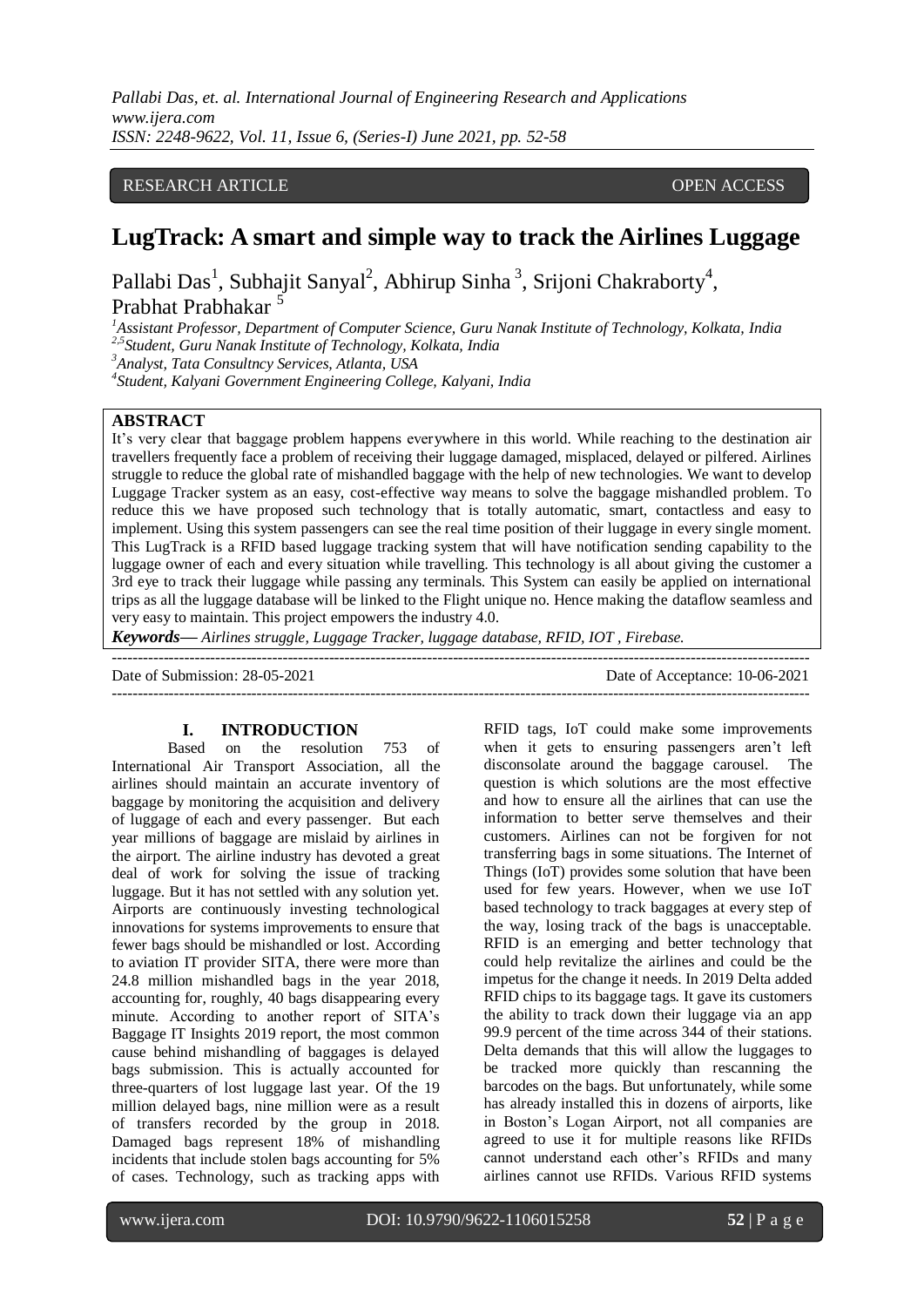are under test in the United States, Europe, and Asia. For instance, Air France is not using RFID tags. Instead of RFID it uses attached bag tags that is connected to the Internet, or "eTags," to allow people to check in their bags more efficiently and track their bags all over the world through their app. It is claimed that the most futuristic development is the new eTag and eTrack system. It is already introduced by Air France in collaboration with input from their Sky Team partner Delta Air Lines. Eliminating baggage mishandling at all may be near impossible, although some travel regions are getting pretty close. In the meantime, RFID tag innovations go a long way to improve the process. Moreover, In a world where information is money, RFID dramatically saves both of it by accelerating and automating everyday processes through some instantaneous acquisition of information.

# **II. METHODOLOGY**

Lug Track system provides a real time stage by stage location of the baggage along the transportation and enormously enhances the ability for baggage sorting, baggage matching and baggage tracking. New RFID tags are attached to the Luggage after security checks. The baggage information such as the owner, owner's contact details, the origin airport, the destination and the airline number is stored in the FIREBASE tree along with the new Rfid tag number is registered to the database where all the airports are connected to the central server. All of the Databases at different airports are connected to a central server which facilitates the sharing of specific information of the passenger details. Readers have wired or wireless street Ethernet over which they report their RFID data to the central server. All Microcontroller operated RFID readers run custom software according to their specific nodal positions that processes RFID data set before sending it to the main database and interacts with it. These RFID scanners continuously checks for newly detected RFID tags and generates one tag-read event per tag with the format (tag ID, Location code). For example, if tag A is detected, then the custom reader software will generate and send the following information to the server: (tagA, L). When the baggage is loaded in the airplane it will pass through a checkpoint (tagA, L1) where the reader will read information and will promptly update the the Server with Location code and will send a message to the

registered contact no of the owner if founds a match with the pre-registered–ID fetched from the database. When the Luggage reach at the destination The bags by passing through a section of the RFID readers will read the information and sends a successful query to the server and SMS Gateway will send a message to the passenger that the luggage is arrived at the conveyer belt. Now, the passenger will have to enter the unique identification number on the keypad located at the counter gates. The entered UID (Unique identification no) code on the keypad will verify the same code in RFID tag that was saved previously at origin airport and also sent to passenger via. SMS.

Once the identification number is matched, with the UID number of passing bags under the UHF RFID scanner sensor the bags of that code will be sorted out on that counter.

This whole process will also involve customisable intermediate locations by just adding a few more Microcontroller operated RFID reader setups in different stages of luggage processing.

# **A. Process on arrival at the Airport**

# *1) Registration of Information and RFID tags:*

When passengers reaches at the Airport they first head to the checking counter to submit their baggage. At check-in section, after security checking every Baggage about to be placed for the cargo storage an RFID tag is attached to every baggage. The information of each and every passenger is collected and uploaded to the FIREBASE Database (server). In database tree one branch will be allotted consists of four important items including the name of the passenger, flight number, nature of the luggage and mobile number of the passenger along with the UID no. of RFID tag, which is unique for each person. This UID number is stored in the FIREBASE Database branch along with all the other details of the passenger for any further investigation and aa referral to the information about the person and their luggage and will be used for further notification purpose. The UID number as soon as allotted a branch a Database is sent to passenger via SMS in order to keep it to themselves and the Location indicating code in the FIREBASE tree will be updated as  $1<sup>St</sup>$  stage cleared or any code words to track later. After fulfilling all the procedural protocols the baggage is placed on the conveyor belt for further handling.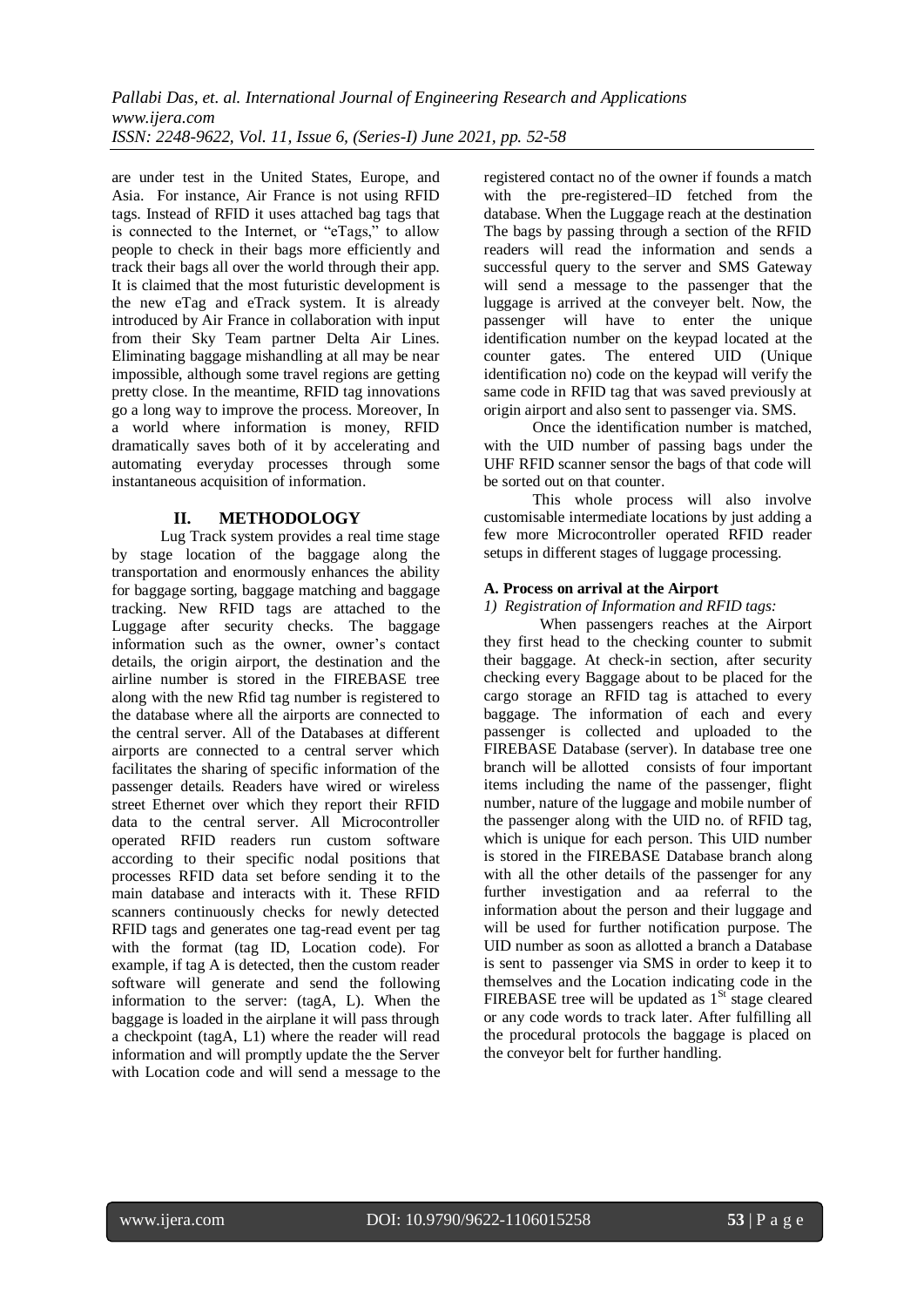

**Fig.1.** Process at the time of check-in at Airports

#### *2) Baggage Handling Process (BHP):*

After sticking of tags on the bags, it's passed through a gate including a series a Microcontroller operated RFID readers. In the case of any sorts of system failure or no Mach found condition is confirmed by the system, such bags will be returned to the previous stage and those tags will be studied and a new tags will be stuck to it if necessary or any kind of maintenance could be done. All the baggage is passed through series of RFID reader setup sort them in order to their flight number. The baggage is then loaded to the respective flights cargos and for conforming and providing resolution that the baggage is being loaded on the flight, baggage is again passed through RFID readers at the time of loading and again in the respective branch of Firebase tree, Location code for the UID no. and simultaneously a notification message will be passed to the contact number stating the status of the baggage .

## **B. The process at the Destination Airport.**

#### *1) Sorting of Bags:*

After the passengers reaches at their destination and the baggage is ready for unloading they are passed through the RFID reader setups again, the UID number of the tags read by the readers are matched with the Firebase by sending queries and if match found it updates the location code and send a confirmation message to the contact no attached through SMS., which confirms the offloading of luggage at the destination Airport.

*2) Handing over the baggage to Passengers using IoT:* 

When the passenger reaches the counter he will have to enter the UID no. of his RFID attached to his luggage sent by the server on his mobile on the keypad installed at the counter gate. Now, the unique identification number is read by the reader it will constantly try to match the UID number with the RFID tag attached bags, which was already uploaded to the central cloud server by the Origin Airport. As soon as they entered identification number is read by the Scanner the sort mechanism will push the bag out of the belt in front of the query counter by opening the gate controlled by a servo motor and the Successfully Delivered message will be sent to the Passenger's contact and the server will be uploaded with recent Location code.

As a final step of confirming 100% proper delivery of right bags to the right person another security check will take place at the airport exit gates by scanning the sealed RFID tag and matching it to the barcode scanned Ticket no. of the passenger.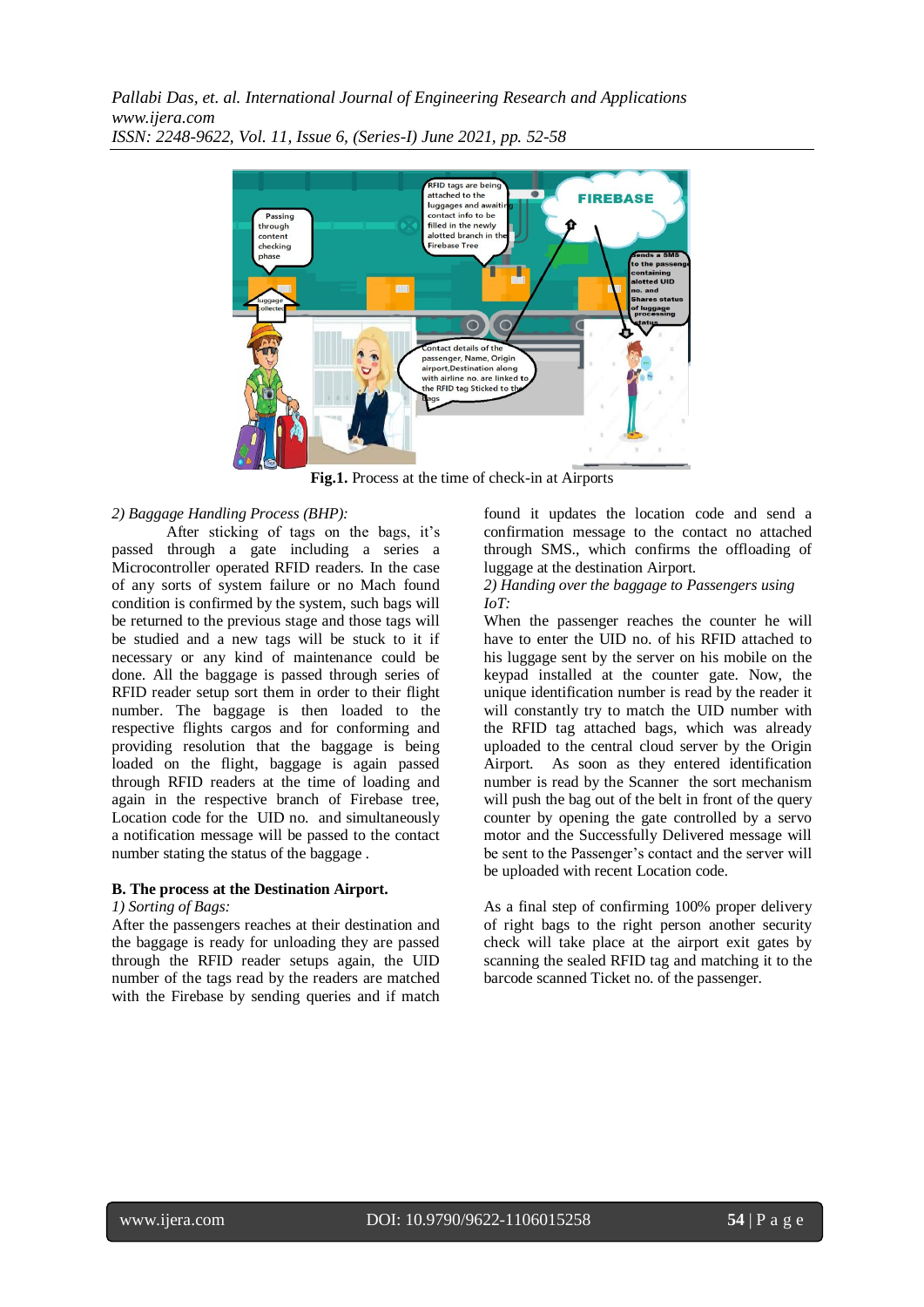

# **III. IMPLEMENTATION AND RESULTS**

We implemented the system at two locations to analyse performance of the proposed system, a number passengers with luggage checked into the system at origin location. Since our main moto is on tag generation at origin and collecting ID and passenger details uploading the data cloud and for the next stages during the journey we used the preformed database for sorting and sending notifications including the delivery at check-out.

## **A. Design for Check-In**

As the passengers arrived at origin airport their basic information like name, contact number, the UID number of RFID tags for attached at each bag, destination airport,

Along with location code was stored on the cloud. The passengers were provided a SMS containing UID no. under which the details of their luggage were stored and which they needed later to proclaim their belongings once they reach the destination airport.

Details of the luggage owners were saved on firebase cloud server which was also sharing connection privileges with destination airports with the help of IoT. When the luggage was about to be loaded on the flight it was again passed through a setup of Node -MCU controlled RFID readers, they scanned UID number of particular baggage and searched the database tree for a match in child branches as soon as it found a match it updates the location code and sent a significant loction update containing SMS to the registered contact no fetched from the child node in the database . If the UID number read by the readers did not shown a match then the bag was sent back to the previous point and rechecked for any kind of problems.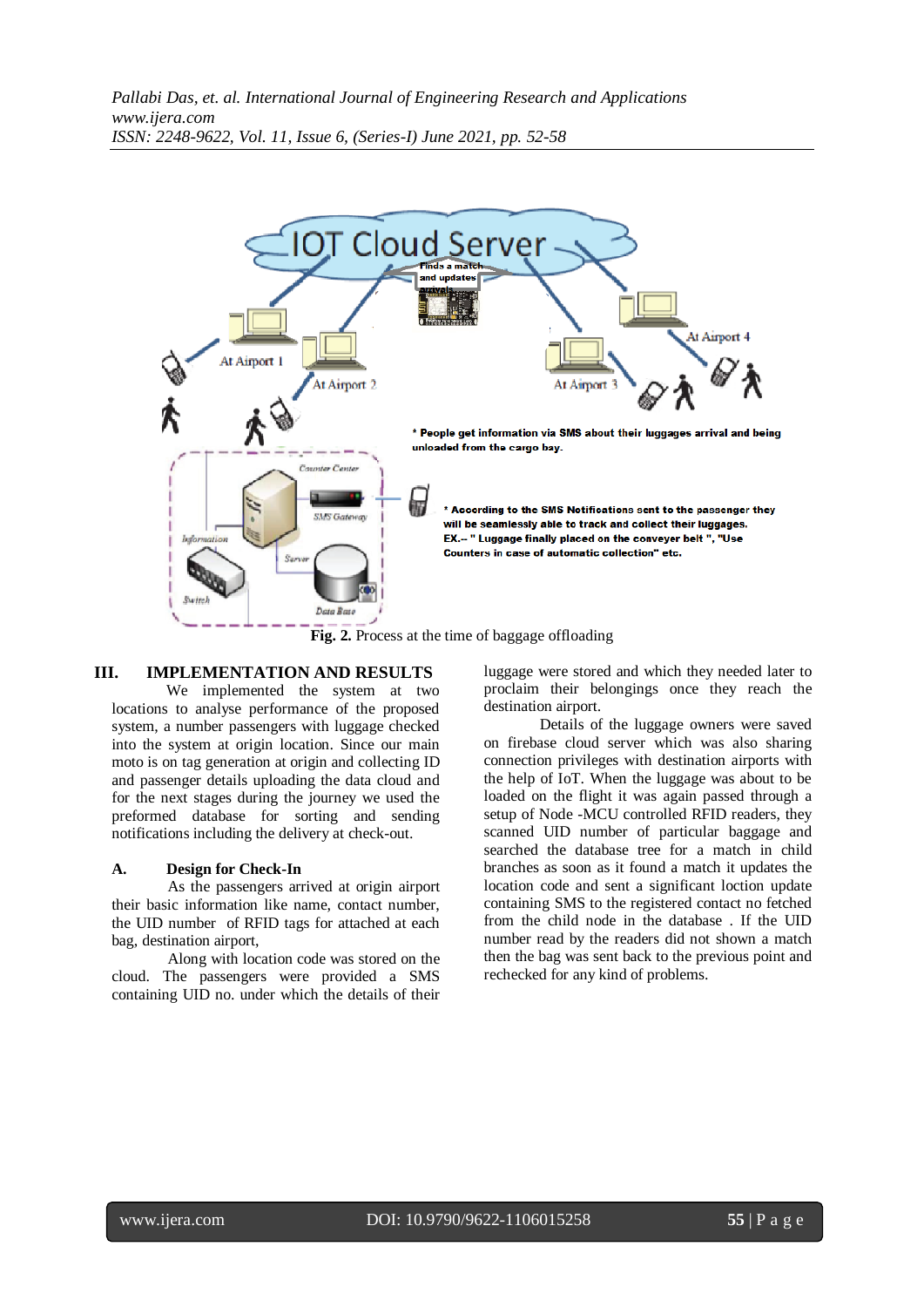

**Fig. 3.** Design flow for check-in process

### **B. Design for Check-Out**

After the passengers arrived at the destination airport their luggage were unloaded from the cargo after security checking before it was sent to the conveyer belt a SMS was sent to the passenger about, Luggage ready to be collected from the conveyer belt or counter. On the rotating conveyer belt, which will keep on rotating until the baggage was called by someone with right keypad inputs. The UID no. was sent to the passengers while checking in at the origin airport. The conveyer belt was equipped with 6 automatically assisted sorting counters

For the passengers who had landed a confusing situation while selecting their bags. The passengers just had to approach one counter and input the UID key sent via SMS and wait as soon as their luggage pass through the counter scanner finds a match and pushes the luggage set to the owner. And simultaneously updates the database with new relevant location code followed by sending a SMS stating 'Luggage picked up by passenger'.

While finally leaving the airport, they passed through a security checking to confirm rightful delivery. Passengers confirmed their luggage by placing bags under another RFID reader Node-MCU setup equipped with a barcode scanner to scan ticket barcode. By matching these two parameters with the database. System confirms a successful delivery and updates database and sends successful delivery status via SMS to the registered contact number.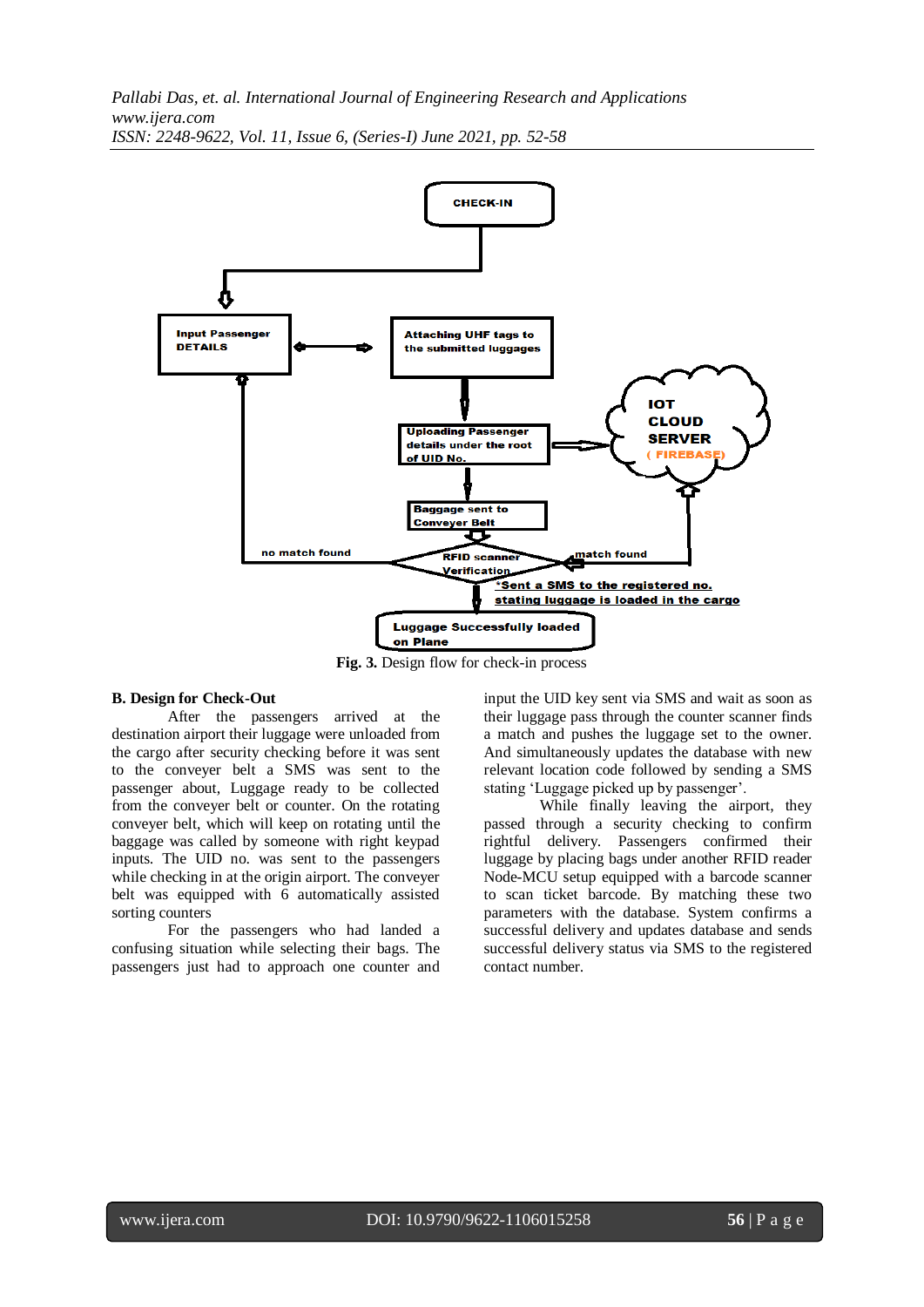

**Fig. 4.** IOT Assisted Sorting Mechanism setup

#### **C. Experimental Review:**

We included some people in our Experiment and allowed them to check-in at an origin point with their bags. We entered their details at a real-time database and allotted them with RFID tags with unique identification number. These luggage were passed through UHF (Ultra High Frequency) RFID scanner MR6011 setup controlled by Node-MCU at every stages of the journey and sent notifications through SMS. Then the baggage was sent to destination for a greater convenience to retrieve the belongings the passenger had to enter UID number on the keypad at automatic assist counter. And at final stage they just scanned the ticket barcode with their belongings to clear final security check to mark a successful delivery.



www.ijera.com DOI: 10.9790/9622-1106015258 **57** | P a g e